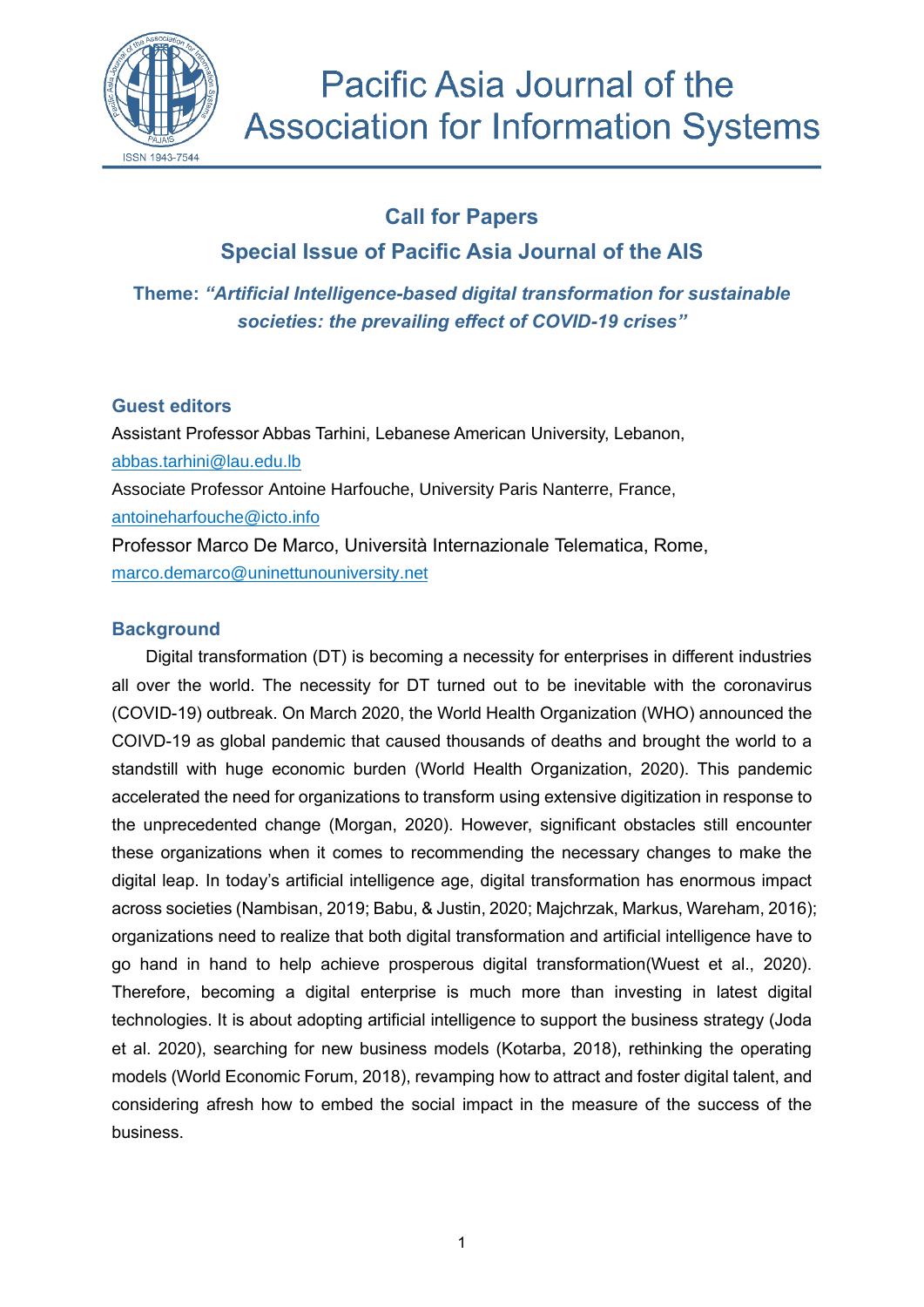At the heart of the Fourth Industrial Revolution and with the prevailing COVID-19 pandemic, DT is considered one of the main drivers of the socioeconomic development that might generate important improvements in both the social and economic conditions related to individuals, businesses or the whole economy. Technological evolutions of the Fourth Industrial Revolution became part of everyone's lifestyle, from the use of the cloud computing, artificial intelligence, mobility, and the Internet of Things. These technologies are already showing promise in digital transformation to help contain and cope with the challenges magnified by the pandemic.

In this special issue, we invite researchers to contribute to artificial intelligence-based digital transformation research that leads to better information systems for the future". This special issue aims at finding answers to question like: How can you make societies 'better' rather than just 'more efficient' or 'more productive'? How DT will impact employment? With millions of jobs on the cusp of the 5th industrial revolution, how income will be impacted? How DT will impact the socioeconomic development? How DT will foster the development of new organizational concepts? What are the social obstacles of DT and what are the solutions? The objective of this special issue is to collect, process, examine and circulate diverse issues related to the above questions affected by artificial intelligence-based digital transformation.

#### **Topics of Interest**

It is important to study topics related to digital transformation strategies, methods, and constructs as well as new theories to support or generate new innovative studies within the domain of artificial intelligence-based digital transformation. The topics broadly cover automated decision-making, data driven analytics, strategic development, operational management, social care, as well as frameworks and supporting infrastructure. Manuscripts that emphasize these from theoretical, empirical, and solution design approaches, using appropriate research methods will be welcome.

Topics of interest include, but are not limited to, the following:

- How digital transformation aligns with corporate social responsibility
- How Digital Transformation can create a more sustainable world
- How digital transformation is revolutionizing economics
- How artificial intelligence is diving in the next wave of digital transformation
- How digital transformation enables big data analytics
- How to accelerate digital transformation with the internet of things
- How to leverage social media for digital transformation
- Digital transformation and sharing economy
- The role of Blockchain in digital transformation
- The role of cloud computing in digital transformation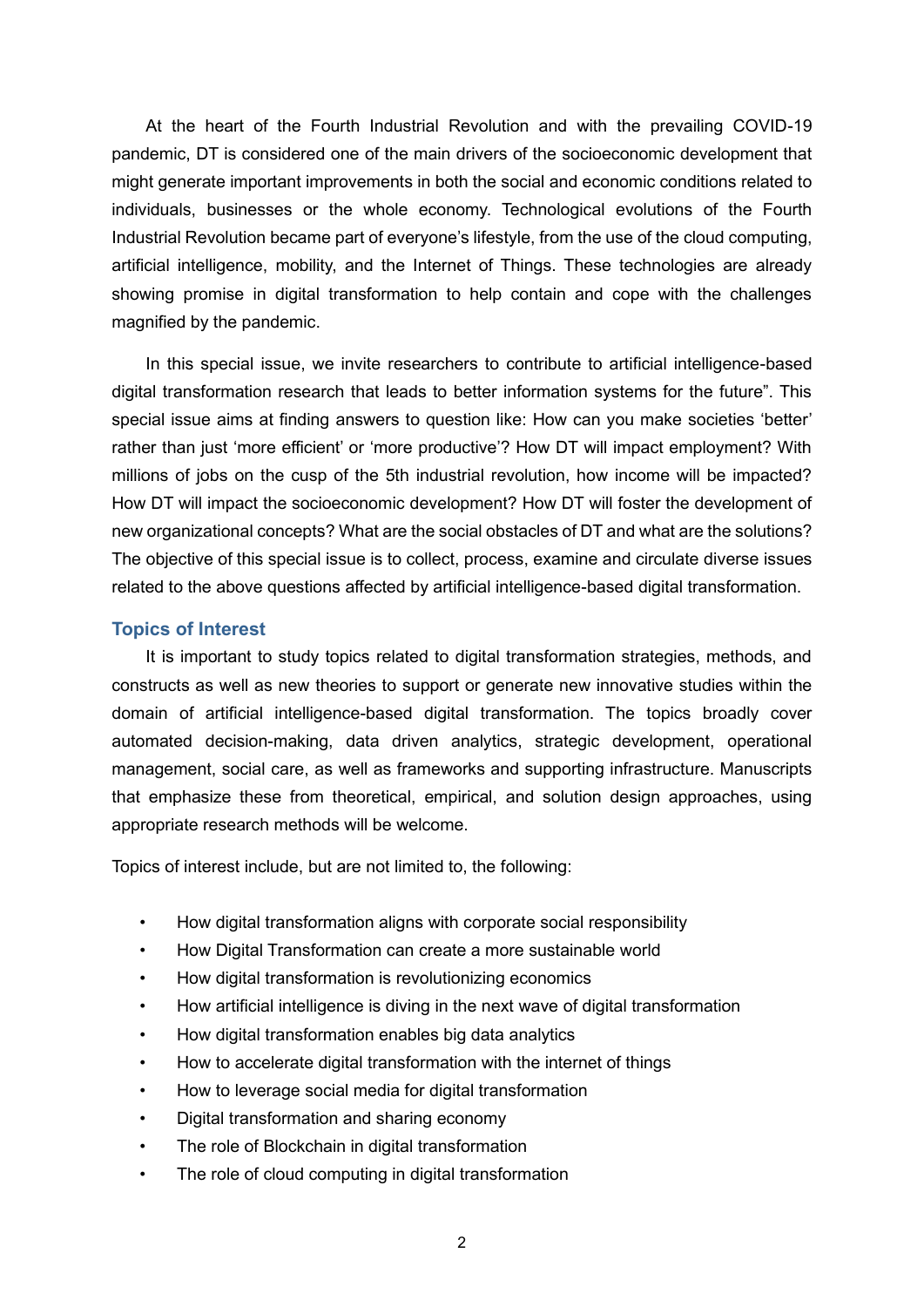- The legal aspects of digital transformation
- The impact of digital transformation on the future of higher education
- The impact of Digital Information in industries
- The impact of Digital transformation in social dialogue (employment, working conditions, required tasks at work as well as workers' skills)
- Digital transformation and social development
- Digital transformation of Human Resource Management
- Ethical issues with digital transformation
- The risk of digital transformation on data security/consumer protection

### **Editorial Board**

Professor Adriana Burlea-Schiopoiu, University of Craiova, Romania Professor Cinzia Dal Zotto, Neuchâtel University, Switzerland Professor Marco de Marco, Uninettuno University, Italy Professor Michel Philippart, EDHEC, France Professor Andreja Pucihar, University of Maribor, Slovenia Professor Cecilia Rossignoli, University of Verona, Italy Professor Wassim Shahin, Lebanese American University, Lebanon Professor Fons Wijnhoven, University of Twente, Netherlands Associate Professor Ananth Chiravuri, Al Ain University, UAE Associate Professor Ali Fakih, Lebanese American University, Lebanon Associate Professor Mazen El-Masri, Qatar University, Qatar Associate Professor Alice Robbin, Indiana University Bloomington, USA Assistant Professor Abdullah Albizri, Montclair State University, USA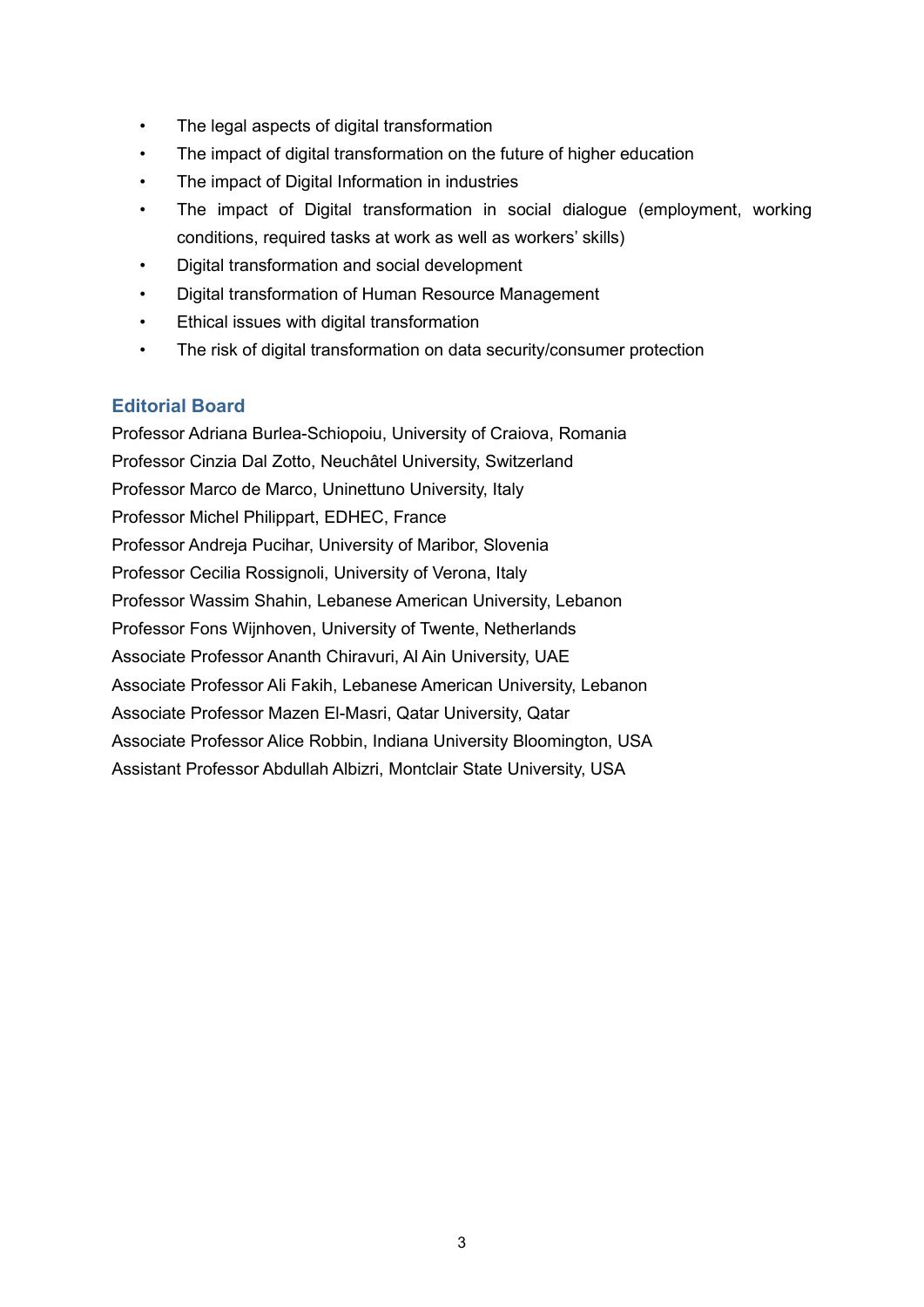| From Oct 20, 2020 to | Deadline for submission of papers to the Special Issue            |
|----------------------|-------------------------------------------------------------------|
| to Feb 28, 2021      |                                                                   |
| May 15, 2021         | Authors advised regarding paper acceptance for review             |
| July 30, 2021        | The first round of reviews completed and authors advised          |
|                      | regarding review outcomes                                         |
| Aug 30, 2021         | Deadline for revised papers                                       |
| Sep 30, 2021         | The second round of reviews completed and authors advised         |
|                      | regarding review outcomes                                         |
| Oct 30, 2021         | Deadline for revised papers                                       |
| Nov 10, 2021         | Final editorial decision on papers accepted for the Special Issue |
| Dec 28, 2021         | Special Issue papers submitted to PAJAIS for publications         |
|                      |                                                                   |

## **Important Dates (Tentative schedule)**

Original, interesting, and high-quality unpublished contributions not currently under review by any other conferences or journals are sought. Articles from a wide range of disciplines and research based in traditions such as design science research, quantitative, qualitative or mixed approaches. Research that extends existing theories to amplify implications for contemporary theory and practice is particularly welcome.

Accepted manuscripts will go through a rigorous two cycles review process. The initial screening will assess the correctness, originality, significance, quality of presentation, and relevance of the submitted manuscripts. Manuscripts requiring major revisions will be reassessed strictly according to the publication deadlines.

Authors are kindly instructed to follow the Guide for Authors and submission guidelines for the journal at the journal's website and submissions must be go through the online submission system: <https://mc.manuscriptcentral.com/pajais>

All papers will be peer reviewed and must follow the standard guidelines for manuscript preparation and submission posted on the PAJAIS website ([https://aisel.aisnet.org/pajais/\)](https://aisel.aisnet.org/pajais/). Further enquiries about the special issue can be directed to Dr. Abbas Tarhini (Guest Editor) email: [abbas.tarhini@lau.edu.lb](mailto:abbas.tarhini@lau.edu.lb) or Dr. Antoine Harfouche (Guest Editor) email: [antoineharfouche@icto.info](mailto:antoineharfouche@icto.info)